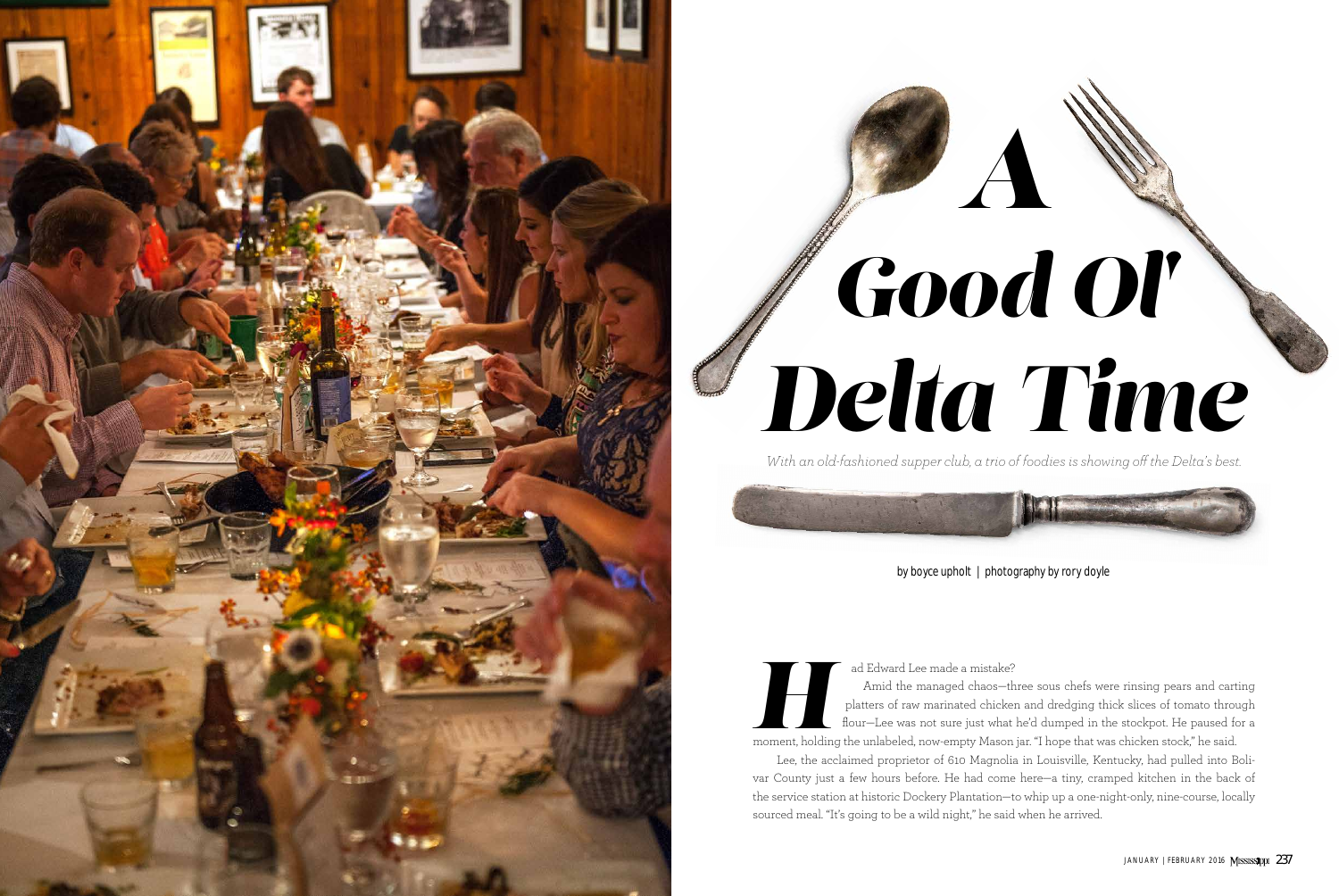ere was another jar, somewhere, of bourbon-peach glaze—certainly not the desired ingredient for these collard greens. David Crews, a noted local chef and one of the masterminds who convinced Lee to come, took a whipf of the empty jar. He nodded. "Chicken stock," he said, relieved.

e crew settled back into a happy, if manic, routine. Before long, someone cracked a typical kitchen joke—which means it was a sort no one wants me to repeat.

Sure, this party is serious: its founders will rattle  $o$  a list of cultural and charitable intentions. But it's also the Delta, which means it's got to be a little bit loose.

e Delta is laid-back, almost laissez faire," Crews says. "It'll get done—but we always do it at our own pace. It's more about having a good time."

Stewart Robinson, dreamed up this dinner while leading duck hunts on Lake Washington (Robinson is a guide and chef with Glen Allan-based Esperanza Outdoors). Out-of-state cli ents, Robinson found, enjoy the Delta and its stories as much as they do the hunt. So a series of gourmet suppers could be a great way to show the world what the Delta's has to o er.

Welcome to the Delta Supper Club.

executive for Greenwood-based marketing rm Hammons & Associates, to launch what the trio calls "a members-only social culinary circle." For \$100 yearly dues, members have the chance to buy tickets to up to four of the group's semimonthly events.

Each dinner, designed and prepared by a new high-pro le chef, is served in a historic Delta property. (Next up, on Feb ruary 5: a meal at the New Roxy in Clarksdale, masterminded by Louisiana chef Cory Bahr). Between full-scale dinners, the club will host "pop-up potlucks" and cocktail hours. Crews compares it to the old social clubs that thrived in the

Delta in the 1970s and '80s. "It was about camaraderie, about being together," he says. "I want you to look at the person next to you and say, 'Pass the fried chicken, please.' We as a culture have gotten away from that." For the hosts, planning this event has built that togetherness: mere acquaintances when they launched last year, they now say they feel like family. And this was the family's rst test.

He sought out Crews and Kimme Hargrove, an account

As the sun set over Dockery, a suitably ad-hoc eet of taxis pulled up to the red carpet—an old Oriental rug, unfurled atop the gravel lot—where diners mugged for the camera be fore noshing on ultra-local hors d'oeuvres: local rice, local





*"I want you to look at the person next to you and say, 'Pass the fried chicken, please.' We as a culture have gotten away from that."*

*–* David Crews







ABOVE: Hugh Balthorp, founder of Clarksdale's Sweet Magnolia Ice Cream, accepts an ovation for his gelato while his wife, Erica, smiles and cheers. Many purveyors were on hand to share the stories behind the food. OPPOSITE: David Crews, Kimme Hargrove, and Stewart Robinson, the master minds behind the Delta Supper Club, chose Dockery Plantation as the site for their inaugural event thanks to its significant place in Delta mythology: Even B.B. King has declared the plantation the birthplace of the blues. The old service station was decked out for the occasion, including artful table settings with fresh produce trucked in from around the region. Crews, pictured bottom right, was especially excited about the okra.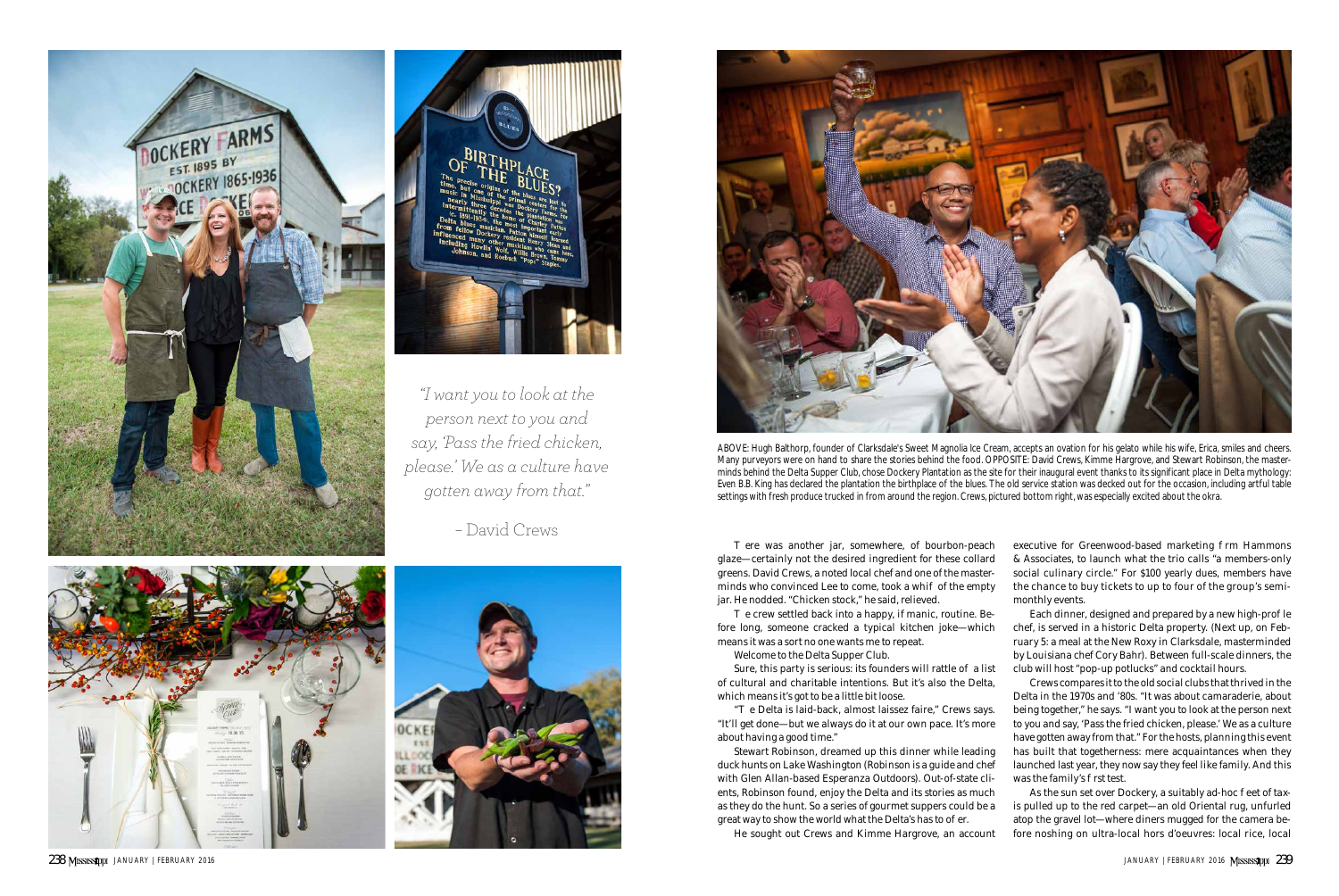



For more information, visit deltasupperclub.com or call 662.202.5695.



## farm fresh delta

Eating local may seem more Brooklyn than back-road Mississippi. But more and more purveyors are providing top-quality goods in and around the Delta. The first Delta Supper Club dinner included a range of highquality products from local producers and farmers.

> BROWN FAMILY DAIRY, Oxford DELTA BLUES RICE, Ruleville HOME PLACE PASTURES, Como LINDEN PLANTATION HONEY, Glen Allan SALAD DAYS PRODUCE, Flora SIMMONS CATFISH, Yazoo City SWEET MAGNOLIA ICE CREAM, Clarksdale



e servers, carting cast-iron skillets, dished out seemingly endless courses family-style: local honey for dipping bread; local oysters; ash-fried cat sh, indispensable in the Delta; and, to end it all, gelato handmade in Clarksdale. is sort of farm-to-table dining is rare in the Delta, but Lee's menu made it look easy. And Robinson dreams of expanding the local offerings, from Delta-grown winter kale to Brussels sprouts. He plans to hand out seeds at future suppers that diners can plant in their own gardens, widening just slightly the breadth of veggies grown amid the Delta's big farms.

Near the end of the evening, Robinson whistled through his ngers to call the attention of the crowd. He wanted Crews to announce another recipient of the event's proceeds. In addition to catering and cooking for well-known hunting clubs, Crews leads the culinary program at Mississippi Delta Community College. He has talented students that get job o ers in New Orleans or New York City but can't a ord to make down

roughout dinner, Lee appeared for a moment at a time, escaping from the clatter of the kitchen. He introduced himself; he joked with friends old and new. He showed servers his preferred method for consuming brisket: the meat dangled from his ngers as he dipped it straight into a saucepan full of jus.

payments on apartments or turn on the lights. He told the diners that Delta Supper Club is developing a scholarship to support chefs who will carry Delta traditions out into the world.

It was clear that he had found his tribe. Good food, good times—the good Delta life.

"Towns like this excite me," he said to Crews. "People say, 'Let's just do it.'"

Crews, Robinson, and Hargrove had said just that. And at the end of the night—as the last stack of dishes arrived in the kitchen, as the revelers took a nal round of sel es and piled into taxis out front—the Supper Club founders glanced around the tiny, empty service-station-turned-dining-room. ey were grinning, pride apparent: It had been done.



ABOVE: Chef Edward Lee built a menu that combined his key culinary influences—Southern, Korean, and New York City—with classic Delta ingredients. Lee was attentive to style and appearance as well as taste, carefully plating each course. The fried chicken, seasoned with adobo spices and served with a fiery Thai dipping sauce, was a crowd favorite. Brisket, topped with bourbon-peach glaze, was accompanied by spicy greens cooked with kimchi. OP - POSITE, CLOCKWISE FROM TOP LEFT: Oysters, topped with a brown butter bourbon, flash-fried catfish with jalapeno-mint tartar sauce, and Sweet Magnolia's buttermilk brown sugar and bourbon gelato, served atop classic Chess Pie, were all cooked using Mississippi foods.

tomatoes, local pork. e hosts noted that as everybody sat, they took out their phones, snapped some photos, they put them away. e phones never reappeared; there was too much conversation and laughter. "To put 66 people in one room and to have everybody come together like this, it's just amazing," Hargrove said. " is vibe is something I've never felt before."